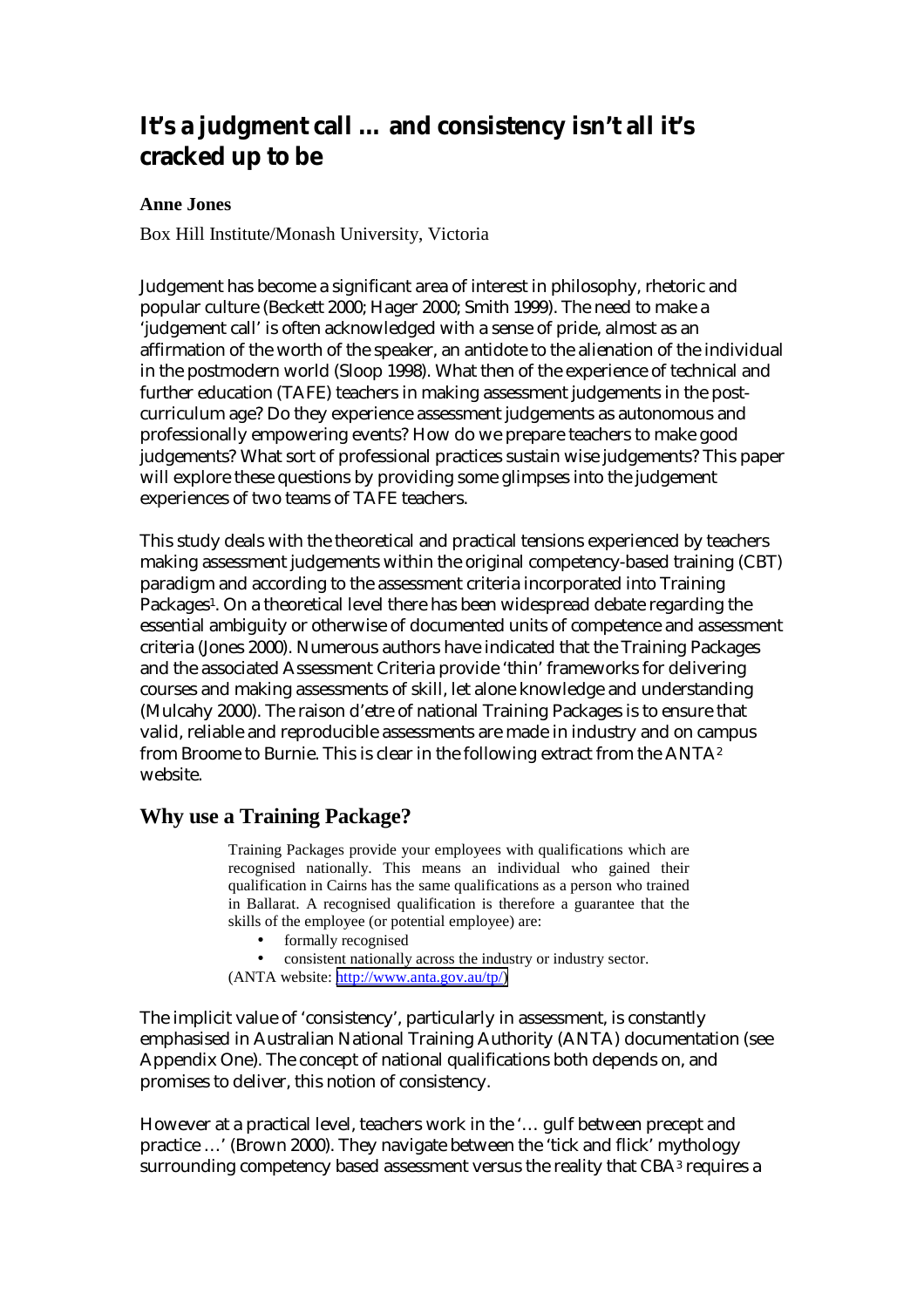high degree of '... interpretation and judgement'.<sup>4</sup> The roadmaps provided to teachers, the documented competency standards and assessment criteria, equip them with very thin descriptions of the assessment judgement process. On the other hand, the lived experience of making assessment is a thick, social experience. Organisational and personal history and culture, the teacher's 'community of practice' (Wenger 1998), all provide a context within which teachers make judgements. Consequently assessment judgements vary between individual assessors within providers, let alone between providers and across state borders. This paper will explore assessment judgements made within two 'communities of practice' or groups of teachers to illustrate and tease out some of these issues.

# **Methodology**

The interviews reported here are part of a larger group of long, semi-structured interviews with teachers and assessors in public and private providers and in industry. The interviews were transcribed and subjected to reflective and critical analysis to develop working hypotheses on the nature of vocational education and training (VET) practice in making assessment judgements. Analysis of six initial interviews suggested several themes that seemed worthy of further investigation. The social context in which assessment judgements were made appeared to be a particularly important factor informing decision making and assessment of competence. To further explore this theme, subsequent interviews were conducted with clusters of participants who worked together. Several interviews were also conducted with participants who, by the nature of their work, were forced to make assessment judgements in professionally isolated situations. In this paper we shall examine the stories of two teams: the Lawson Institute of TAFE Motor Mechanics teachers and the Franklin Institute of TAFE Disability and Aged Care teachers.

# **Lawson Institute of TAFE Motor Mechanics team**

The Lawson Motor Mechanics team is located on a campus that was formerly a stand alone, mono-purpose college. It is situated in a manufacturing area with high a migrant population and high youth unemployment. The staff members interviewed were bitter about an enforced amalgamation, five years previously, which they regard as a takeover by Lawson…

> Our formal meetings … which we have about once every three weeks … we get together and have a big fat whinge generally at management, about how they're not doing their job, and how if they were doing their job, our job would be a lot easier. And because we've been taken over by Lawson we seem … personally I call it …we are the little brother of the relationship … and it all happens up the road, nothing gets done down here ... We believe that head office<sup>5</sup> is taking all the cash ... **Shane**

The mood is cynical and depressed. Whilst I was interviewing, an administrative officer came around to do a room check for PETE6 room occupancy statistics, eliciting instant resentment. Student numbers have been constantly falling in recent years, resources have been cut back and each informant alluded to literacy as a huge barrier to learning.

> $\ldots$  and there was two heads of department and three or four SDAs<sup>7</sup>. In the last eight years that's dropped from two heads of department down to one program coordinator. We've gone from 22 to probably 13 staff … 8,10, 6,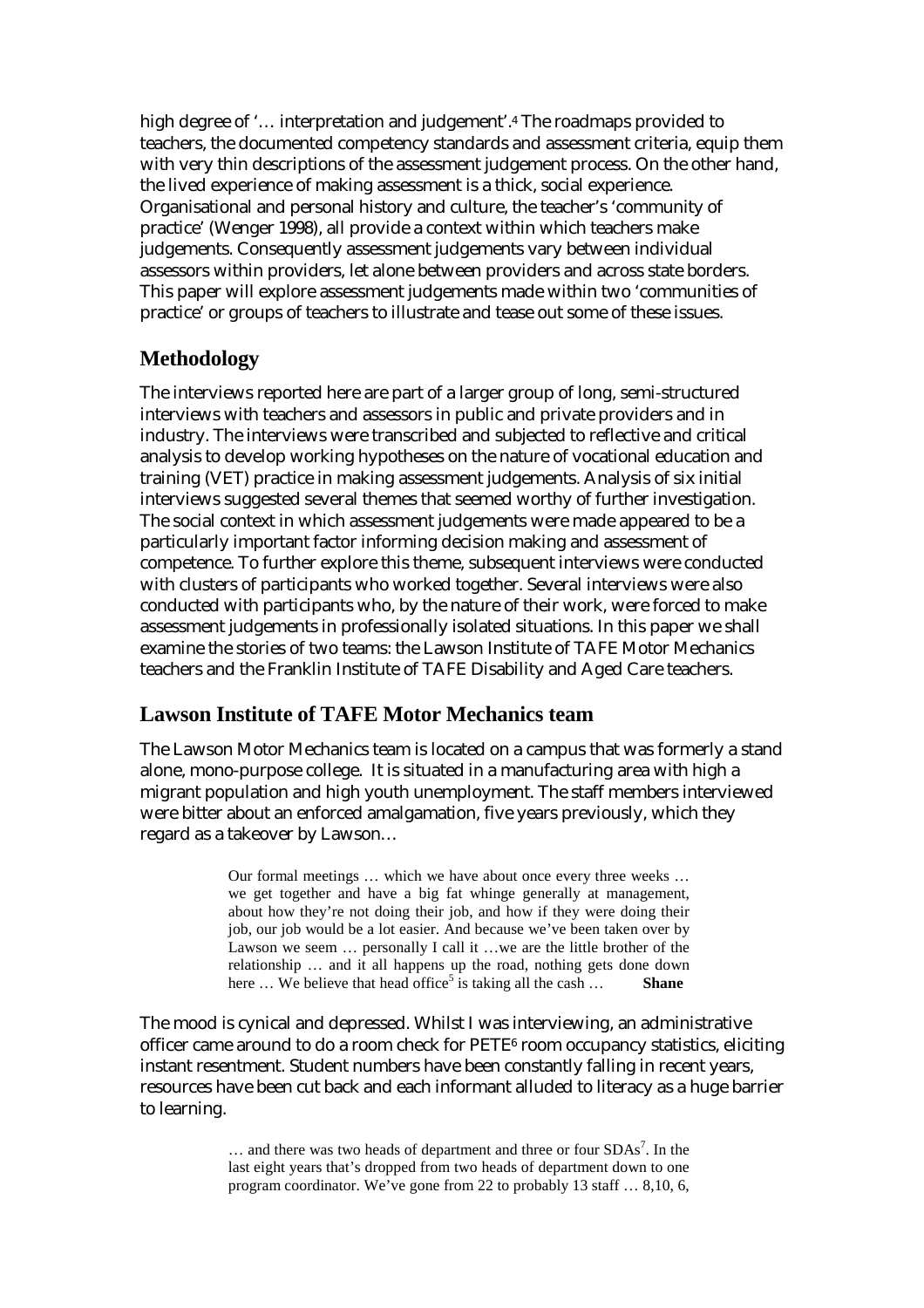probably 14 staff. So the number of staff have dropped, the number of apprentices have dropped from 110, 120 I suppose, down to motor mechanics have 48, the electricians have twelve, that's 60, so there's been a great drop. We've lost, over the last two months; we've lost two extra staff, because of natural attrition. One guy took a  $VDP<sup>8</sup>$ . . **Shane**

The campus is still basically a mono-purpose automotive facility at a distance from the multi-disciplinary main campus. The staff tend only to have regular contact with each other and their students. They don't see much of management who are mostly on the main campus. They teach in adjacent classrooms or team-teach in one room; they have regular 'smoko' and lunch breaks together sitting around one large table in a staff room. Many of them have done this for more than ten years whilst their numbers and the numbers of students have shrunk.

> Our institute from our point of view is money driven. Get the people in, get the money in, so we can show a profit at the end of the year. Whether it's good or not so good for the apprentices is debatable but the managers say yeah you've done a good job. We've made hundreds of thousands of dollars of profit, so fantastic. Yet we feel it's a sausage factory, sausages in, sausages out. **Shane**

# **Franklin Institute of TAFE Disability and Aged Care team**

The Franklin Institute City Campus team was suggested as an example of a team with a strong commitment to professional practice. Franklin has five campuses formed by a series of amalgamations and restructures. The City Campus Disability and Aged Care team is about to be reorganised as part of yet another restructure. The staff will remain physically close in a shared office but the two courses they teach will be allocated to different departments. Most of them already teach small loads in other departments - now everyone's load will be spread. Their office is on the third floor of a busy multi-storey building located near a fashionable retail precinct. The interior of the building is painted traditional 'TAFE' grey, but there are cheerful pictures and ornaments in the offices.

The team consists of three contract teachers: *Felicia*, *Maggie* and *Mercedes*, and one sessional teacher (not interviewed) and their coordinator, *Jane*, who is about to leave teaching for a management job in human services. *Felicia*, *Maggie* and *Jane* have worked together for a long time: five years or more. The Certificate III in Community Services (Aged Care Work) that they teach together is also taught on another Franklin Campus, Rural Campus, located about 30 kilometres away.

> ... it means that that team of people will be split ... reasonably significantly. Disability stays here and Aged Care goes, and people's positions will be sort of half here and half there, so … yeah, it will be interesting to see how they work team wise. I think geographically people will stay together, but it's really about where your allegiance is departmentally, and I think that can be quite fragmented, fragmenting really. **Jane**

### **Consistency in making assessment judgements**

For both teams assessment judgements are not simple, nor are they consistent, reliable or reproducible. It is clear that individuals and teams make judgements within a social and historical context and that a range of problems need to be solved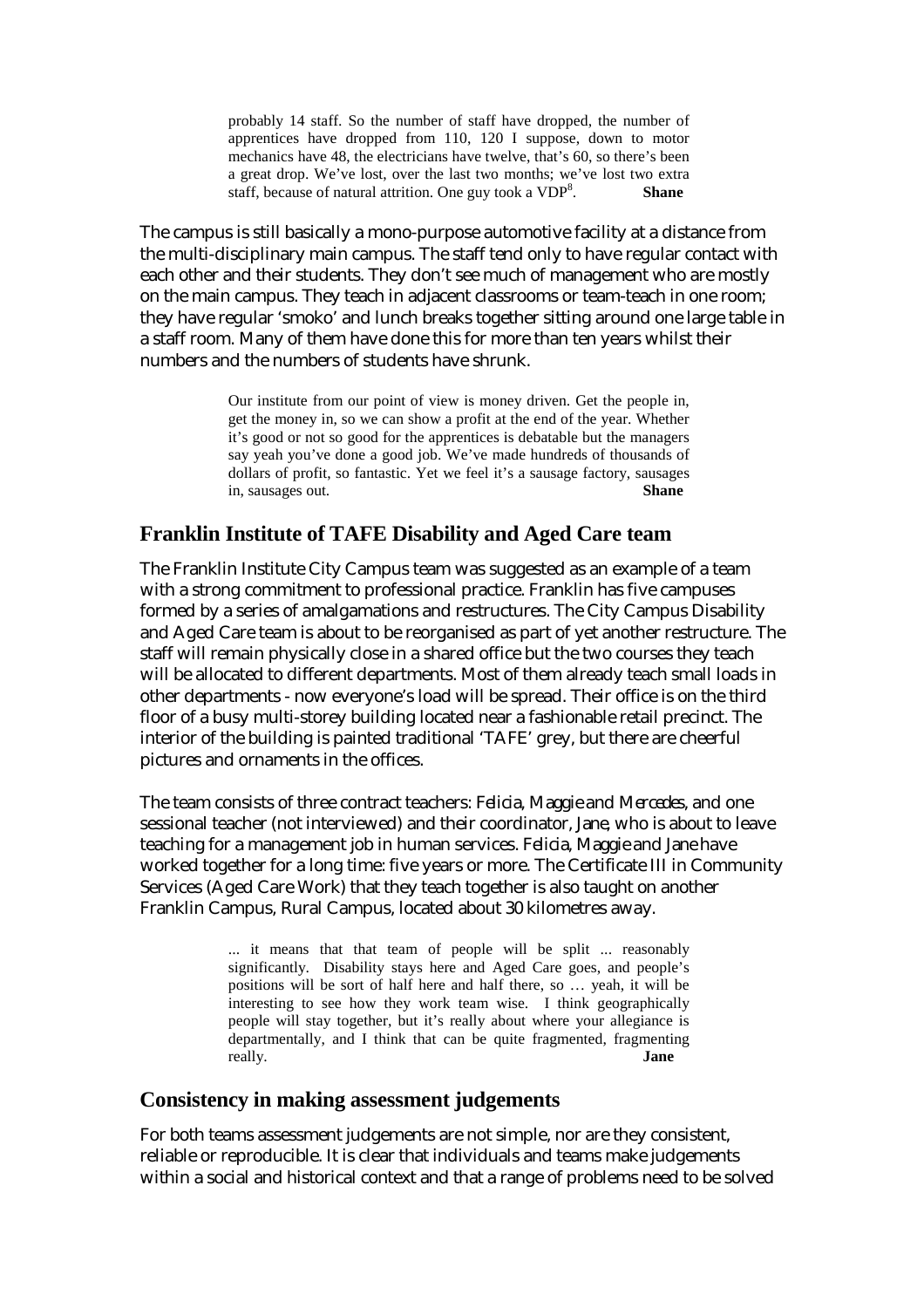during the judgement process. The experience is thick and socially redolent, The act of making an assessment judgement also has ethical and tacit dimensions forming the gel in which the whole judgement process is solidified for the practitioner. Members of the Motor Mechanics team at Lawson demonstrated a kind of rugged individualism in their attitude to making assessment judgements. They freely acknowledge that individuals in the team apply differing standards when assessing students. Not only is each member proud of his/her own professional standard but most told me that their practice of assessing differentially prepares students for the 'real world', where standards also vary markedly.

> The teacher who, not normally teaches there, signs off … completes that module with the kid. There's very little time, very little opportunity, for me to go back and retest those students. There is no need, there is no place in our system for it. So only the kid that's finished half a job will I retest or go back and have a look. So a lot of kids are now realising that Mr Lauder's in the class, we'd better finish it all before he comes in. They go 'are you in the next session?' They go you beauty because I set the test a little bit harder. **Shane**

> Well, we've discussed it, but we've all got different standards … some say nah … I've had a student working for three days and they must know the entire … **Darren**

> The day you walk through the door I start to judge you, whether you like it or not you will be judged by me, and to my standard. Now whether that's a right thing or a wrong thing to do, somebody somewhere along the line is going to ring up and say what do I think of you? And I can only judge you on how you behave in this room … **Bruce**

> All the teachers are different and maybe some are a little bit soft and maybe some are a little bit too hard, but then again, that's the nature of where they're going to work in the real world too. They're going to run against people who are hard … and fussy and they're going to come across people where the other person's more mild and a little more … that, provided that it's not too far the other way and the person's just marking them off for nothing – and that's happened ... **Bruce**

The Franklin staff are distinctly committed to being a strong team that consciously works through issues together and seeks to have a collective response. It is very important to these teachers that they agree on decisions like assessment judgements. The team discusses differences of opinion and individuals are prepared to make considerable compromises in order to reach consensus. Their assessment judgements are consistent within the team.

> Well I can't remember a time when we didn't actually work something out …I mean I might not have been altogether OK about it or someone else may not have, but I think that we actually come to some conclusion about it, yeah, but we agree really… **Felicia**

In comparison with Lawson where the unit of judgement is the individual teacher, at Franklin the unit of judgement is the team. At Lawson, inconsistency in making assessment judgements occurred between individuals; at Franklin it occurs between teams. The Franklin City Campus Team is aware that the content and underpinning philosophy of the Certificate III in Community Services (Aged Care Work) as they teach it differs from the approach used by their colleagues at the Franklin Rural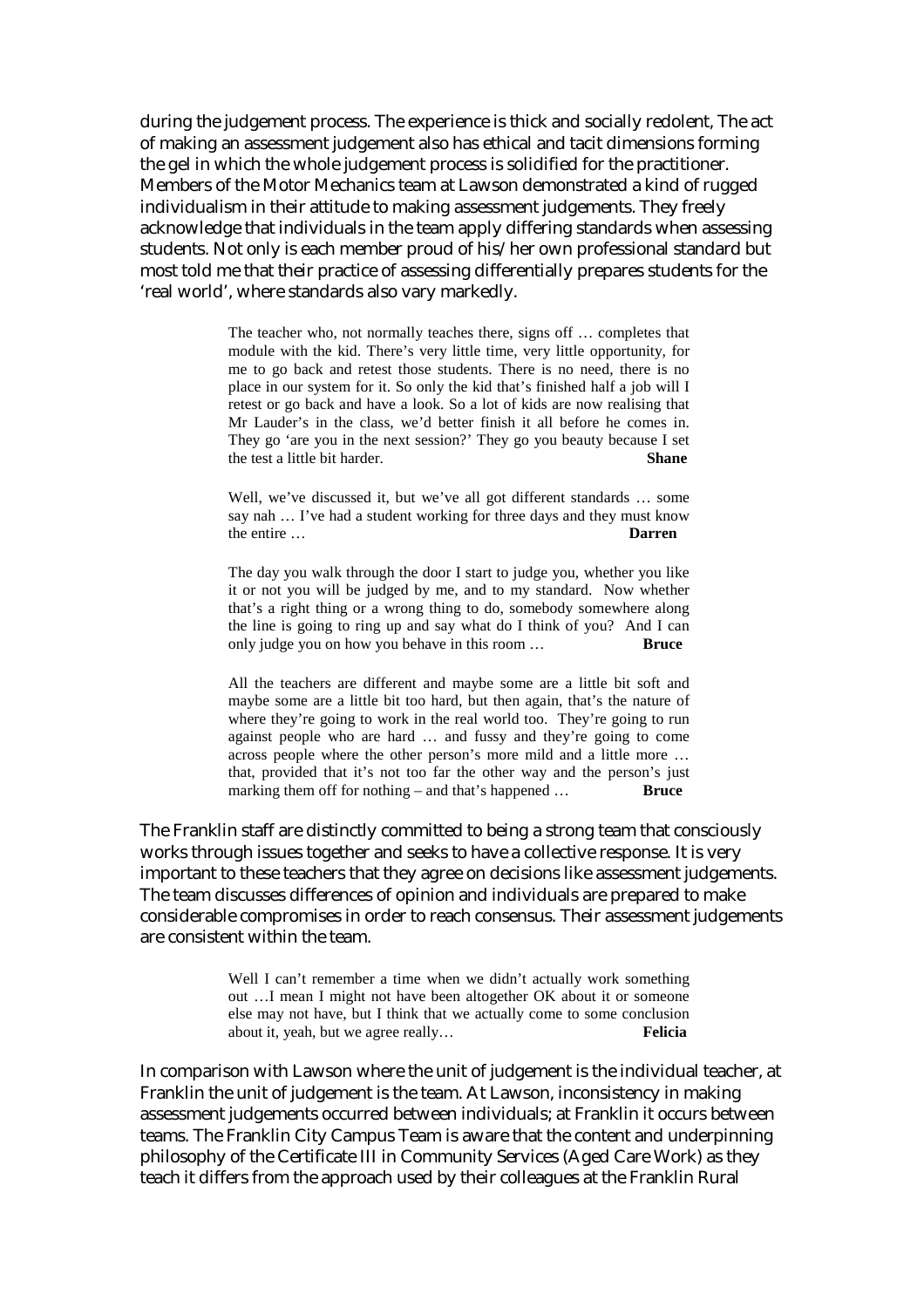Campus. The City team follow a community-based model of Aged Care, whilst the Rural team support a clinical model. This difference in approach originated in the differing employment histories of team members on the two campuses. The teachers in the City team come largely from a community development background, whilst the members of the Rural team have been nurses and other paramedical workers.

> … look I think a lot of it is about the original group of people whoever they were I suppose, and who we then employ and we tend to employ people to match our original group. So it would be unlikely, just as an example, the Aged Care area here in this area tends to have a bit more of a community based approach to aged services in some of the other areas, you know even other colleagues in another campus tend to take a bit more of a medical model approach because they're primarily the nurses who worked in that area … so we would be reluctant to or unlikely to get someone who has a strongly medical model approach to Aged Care to work in our area, 'cause its not the approach that we take so it's … you know, wherever that started I suppose … **Jane**

Despite the amalgamation that brought these two teams into the one institution, there has not yet been any attempt to resolve the differing educational approaches of the two groups. This occurs to the extent that they acknowledge that assessment judgements may differ between the two teams of teachers.

> I guess the sorts of things we would want to come out of one of the Aged Care modules is that people would need to have an understanding of the broader sociological implications of aging I guess, and that doesn't need to be on any deep academic level but that broader thing of where ageism fits in. Why there is ageism. Why older people are treated the way they are, so that from our perspective we think that that's important that people know that so that when they work with people in a nursing home they can actually have an understanding of all this marginalised group of people and they are being removed and why is this here and why are people treated in that way, there's restraint and all sorts of things that happen to people and that's not just about … maybe the [Rural Campus] people may well talk about the medical …

> about how inappropriate that was and that *medically the correct treatment would be to do this, this and this, and how that was really poor practice ... They're absolutely right and I think both things are right, but in terms of the assessment I suppose, we would use a different assessment process.* **Jane**

On being asked about the impact of a national curriculum on their work one team member responded: *We haven't even got a state one and we haven't even got an institutional one really!* 

#### **The plot thickens**

For teachers, the professional social context or community of practice in which they make an assessment judgement is clearly a significant determinant of the outcome of the judgement process. Many other factors interplay with this social context including tacit experiences and ethical concerns. A few examples follow:

> It's been signed off by the trainee and his … employer and there's just no way where that the equipment is even available in the workshop, yet they've been signed off as to be competent. Some examples have been in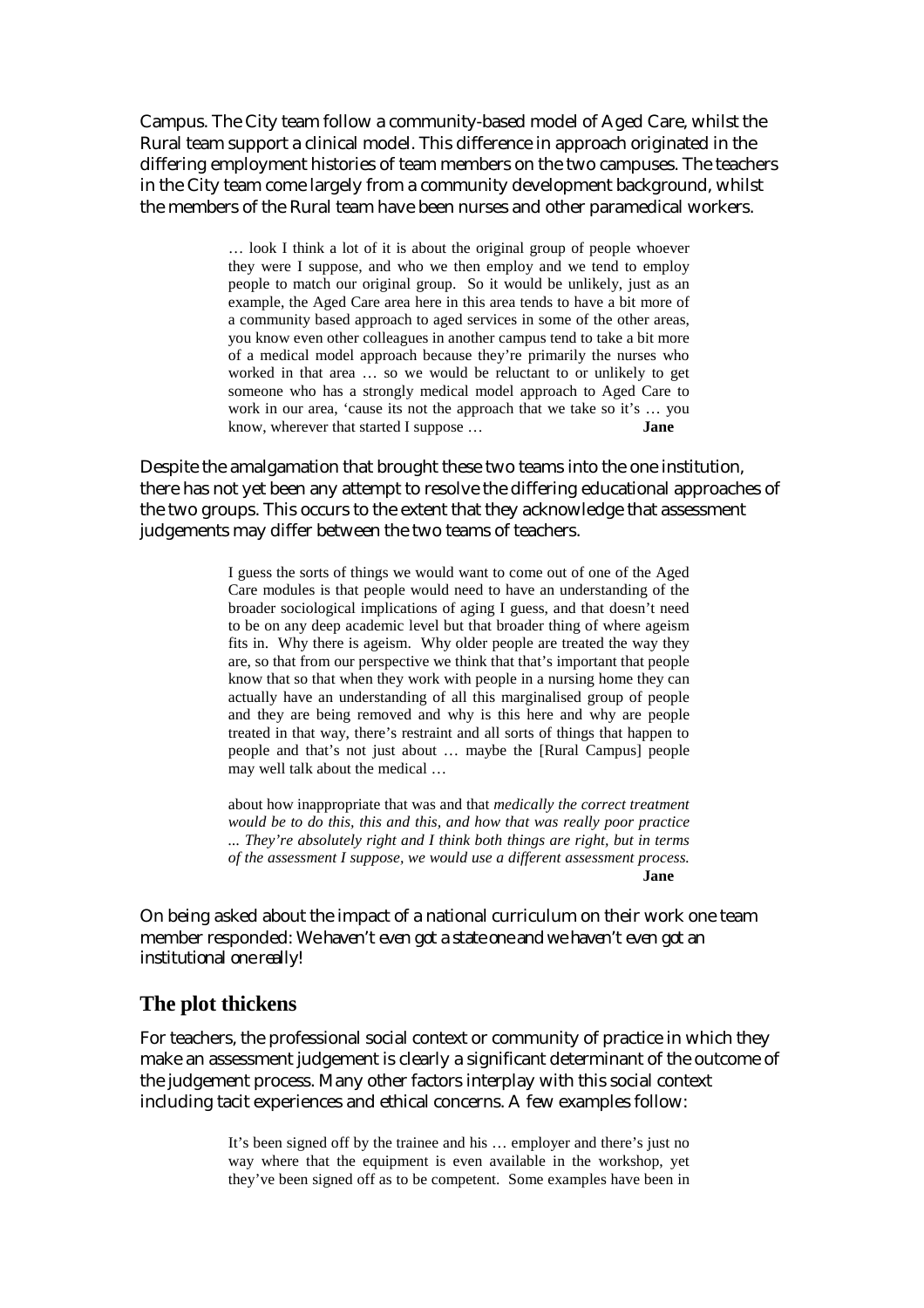brake and underbody where the managers says that the person is competent to do brake drum machining and they don't even have that equipment in the workshop. So its not … its not an isolated incidence, but you know, it is a problem with one where clearly they haven't had the opportunity to work on. **Darren**

… the sort of manager of this big organisation had resigned and other person came in their place and I guess this person's agenda was more about … ensuring the organisation coming in on budget. So almost the first thing she had done was cut back people's hours, pays, a whole range of things, so staff then were involved in pretty significant industrial action. And that all happened in the middle of this assessment process. And that really coloured … how we assessed because the individuals we spoke to were reluctant to say anything positive at all about the organisation which meant that they didn't want to talk about any training they'd done, they just … they were really concerned about that. **Jane** 

… and you can identify that a person is competent by the way they go about their work, you cannot assess every … every competency that the employer has said that person is competent with. **Darren** 

### **Implications for national training system**

This research points to a gulf between the rhetoric of the Training Reform Agenda and teaching practice. The experiences of the teachers at Lawson and Franklin suggest that if we want consistency we are going to have to do more than mandate for it. Where teams of teachers were interviewed, it seemed that not only the present social context but also the history of the team impinged on assessment decisions. The team history, moreover, had unfolded in the greater social and political story of the provider and the system in which it operates. John Seely Brown made an apt comment when he said:

> Many organisations are willing to assume that complex tasks can be successfully mapped onto a set of simple, Tayloristic, canonical steps that can be followed without need of significant understanding or insight (and thus without need of significant investment in training … (Brown 2000)

The roadmaps supplied with Training Packages do not take account of the rich historical, social and ethical context in which real teachers and assessors make judgements. The act of judgement is not a simplistic instrumental activity but an ethical, attentive process (Smith 1999). If we do value consistency to any degree we are going to have to supply much thicker documents to guide assessors. They will need professional development and encouragement to form the vigorous communities that are needed to normalise judgements. We will also have to address system-wide structural problems like leadership and change management if being a valued team member is a precondition for making consistent judgements. At last year's AVETRA conference, Robin Booth rightly pointed out that there are no simple answers to improving consistency in assessment (Booth 2000).

We also need to consider the possibility that inconsistency has a place in making assessment judgements. We have only to consider the dissension that takes place in the High Court to realise that highly trained and experienced professionals do make different decisions. The individuals at Lawson and the City Campus team at Franklin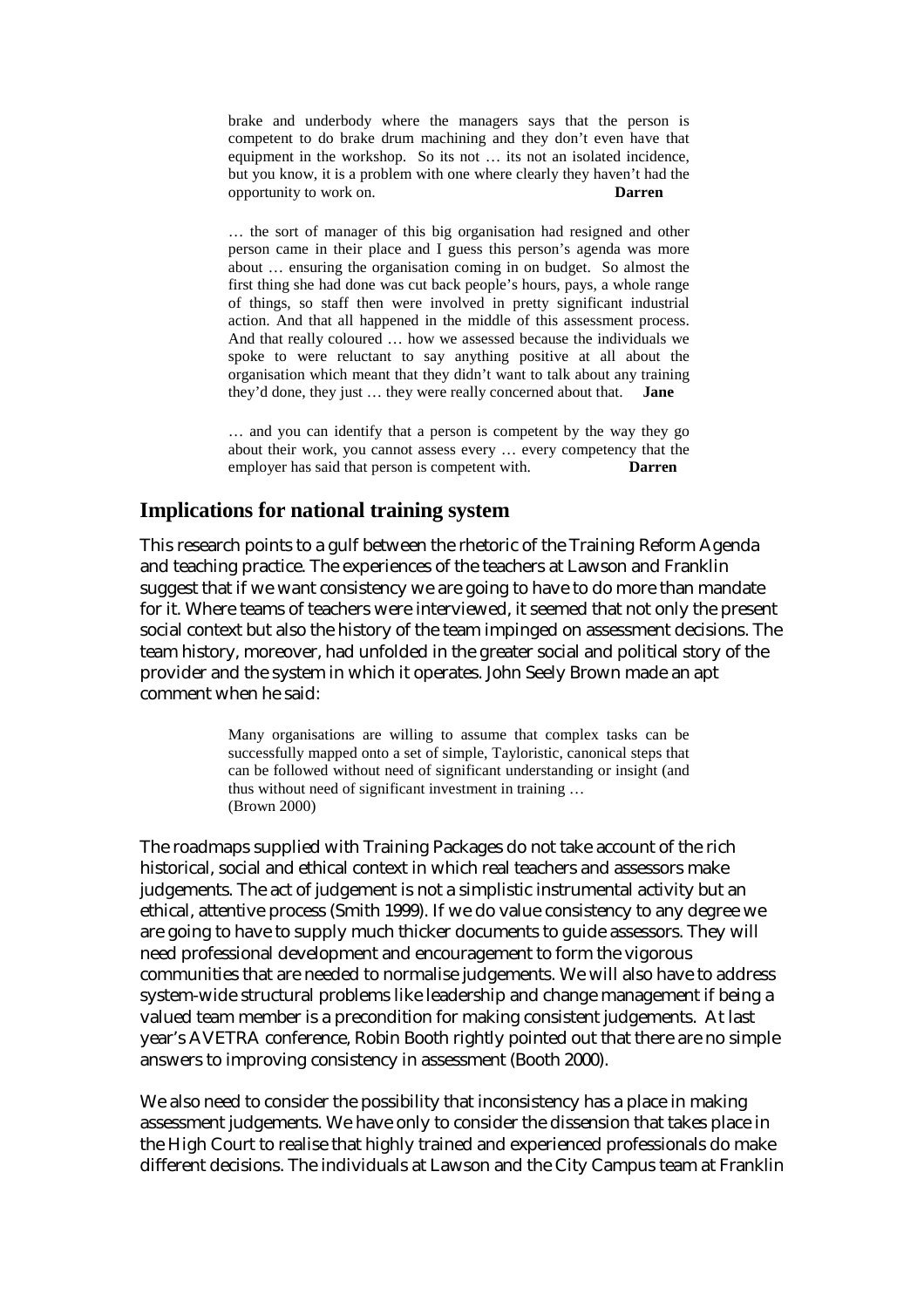knowingly took pride in making decisions that varied from those of their colleagues. We can view this behaviour as dysfunctional or we can see it as an extreme expression of professional autonomy that can also become a positive force in teaching and learning. Much previous research (Jones 2000) has shown that the perceived loss of autonomy has been seen as a problem by teachers adjusting successively to competency based assessment, national curriculum and Training Packages. Autonomy has been identified as an important condition for teacher commitment and, therefore, for effective teaching (Firestone 1993).

The National Training System has aligned with a prescriptive rather than a more individual, evolutionary approach to making assessment judgements. There is clear mismatch at present between the thinness of this approach as documented in the Training Package assessment criteria and the thickness of the learning environments in which assessment judgements are made. This dilemma needs to resolved at a national and state training system level. The resolution will not be easy because there are a whole raft of political questions involved in the problem. Whatever the solution, learners will only benefit from effective assessment judgements where there is some nurturance of professionalism in teachers and teaching communities.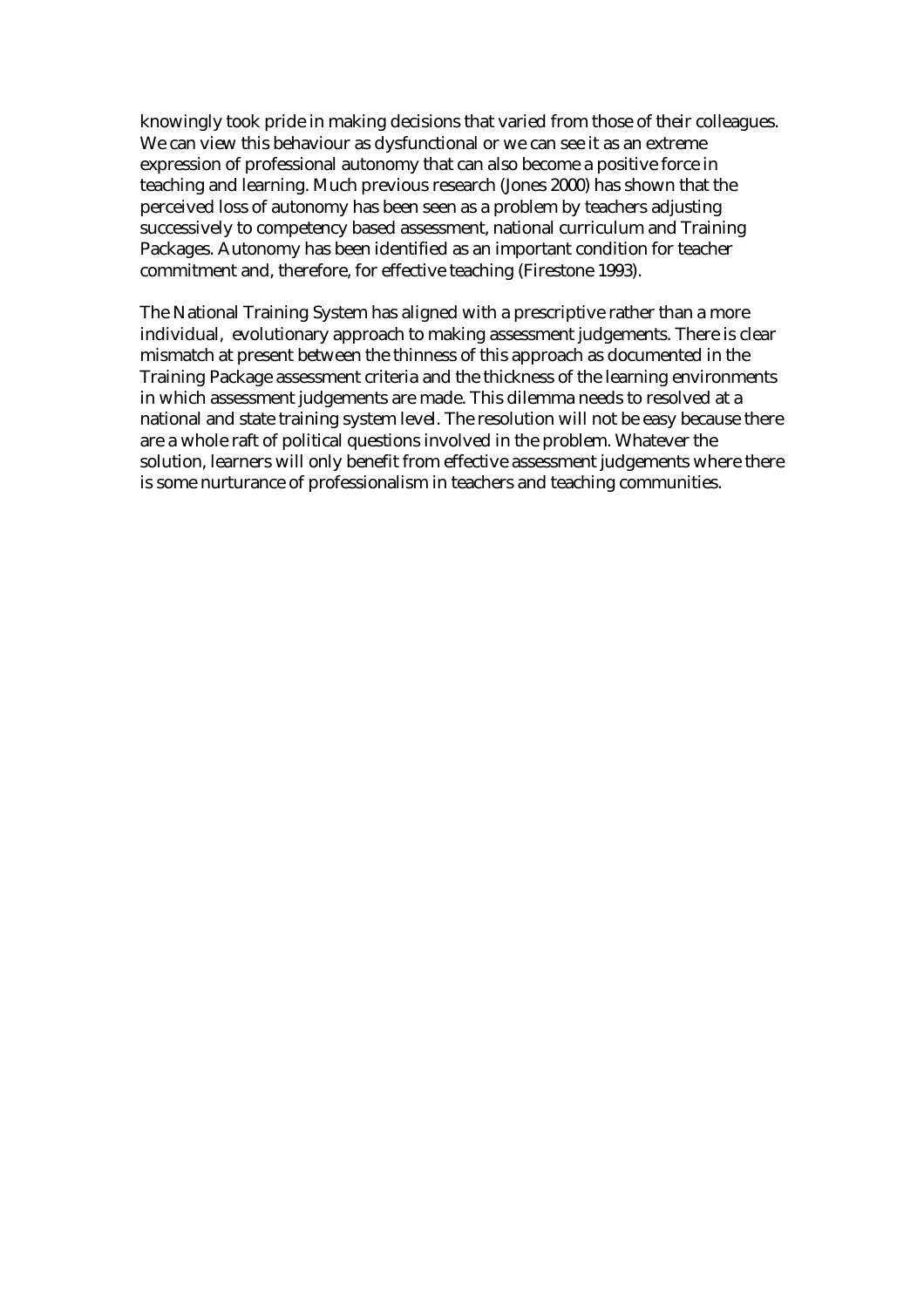# **Appendix one: excerpt from National Assessment Principles**

These principles were endorsed by the Ministerial Council of the Australian National Training Authority on 22 May 1998: [http://www.anta.gov.au/PUBS/ARF\\_ARRANGEMENTS/antaass.pdf.](http://www.anta.gov.au/PUBS/ARF_ARRANGEMENTS/antaass.pdf)

| Principle          | <b>Essential features</b>                                                                                                                                                                                          |
|--------------------|--------------------------------------------------------------------------------------------------------------------------------------------------------------------------------------------------------------------|
| 8. Assessment      | 8.1 Assessment processes must cover the broad range of skills                                                                                                                                                      |
| processes shall    | and knowledge needed to demonstrate competency.                                                                                                                                                                    |
| be valid.          |                                                                                                                                                                                                                    |
| reliable, flexible | 8.2 Assessment of competence should be a process which                                                                                                                                                             |
| and fair           | integrates knowledge and skills with their practical                                                                                                                                                               |
|                    | application.                                                                                                                                                                                                       |
|                    | 8.3 During assessment, judgements to determine an<br>individual's competence should, wherever practicable,<br>be made on evidence gathered on a number of<br>occasions and in a variety of contexts or situations. |
|                    | 8.4 Assessment processes should be monitored and reviewed<br>to ensure that there is consistency in the interpretation<br>of evidence.                                                                             |
|                    | 8.5 Assessment should cover both the on- and off-the-job<br>components of training.                                                                                                                                |
|                    | 8.6 Assessment processes should provide for the recognition of<br>competencies no matter how, where or when they have<br>been acquired.                                                                            |
|                    | 8.7 Assessment processes should be made accessible to<br>individuals so that they can proceed readily from one<br>competency standard unit to another.                                                             |
|                    | 8.8 Assessment practices must be equitable for all groups or<br>individuals.                                                                                                                                       |
|                    | 8.9 Assessment procedures and the criteria for judging<br>performance must be made clear to all individuals<br>seeking assessment.                                                                                 |
|                    | 8.10 There should be a participatory approach to assessment.<br>The process of assessment should be jointly developed/                                                                                             |
|                    | agreed between the assessor and the assessee.                                                                                                                                                                      |
|                    | 8.11 Opportunities must be provided to allow individuals to<br>challenge assessment decisions, with provision for<br>reassessment.                                                                                 |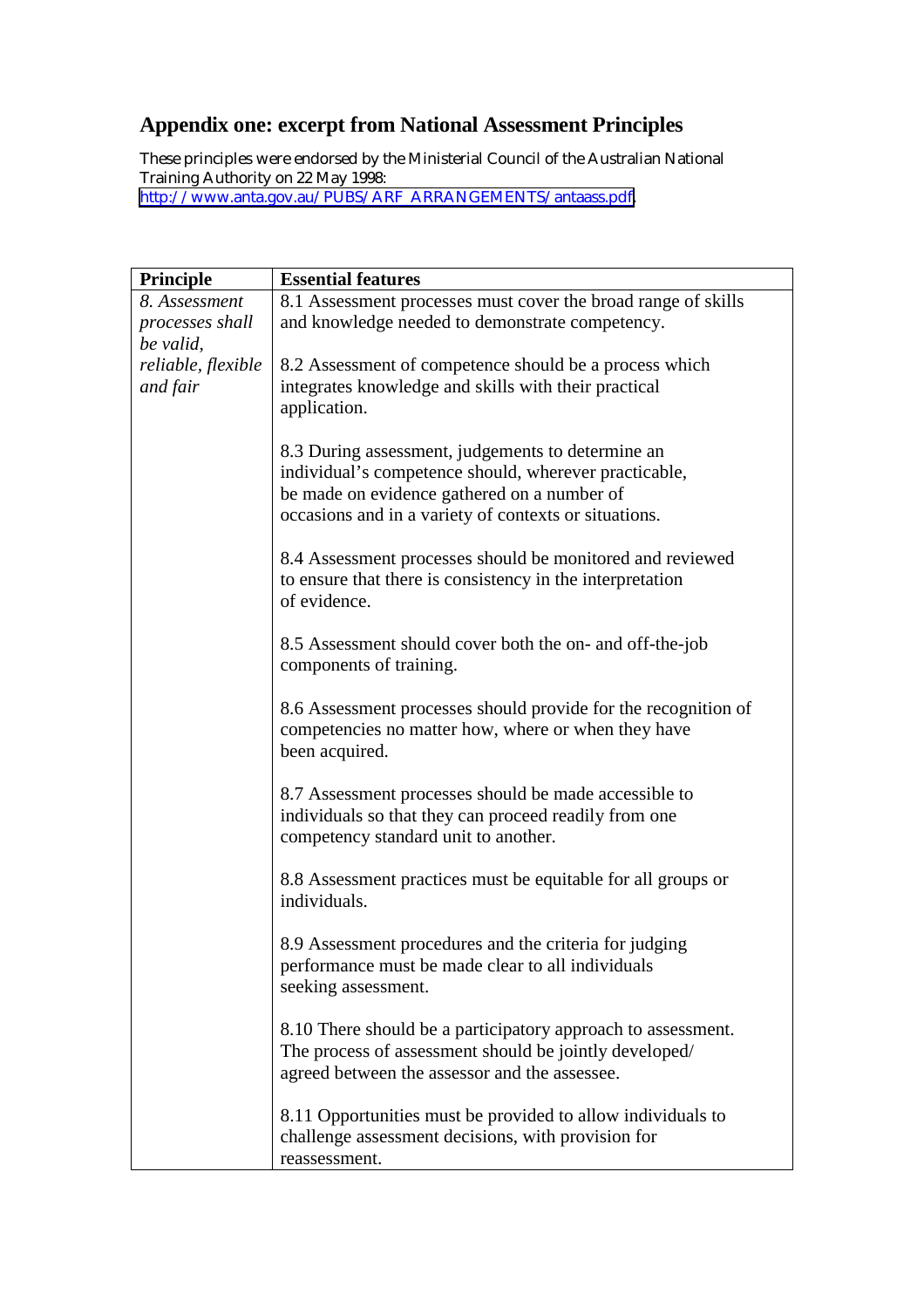### **Notes**

- 1. The phrase Training Package is by convention capitalised when used to denote the Training Package system established by the Australian National Training Authority as opposed to all other applications of this term.
- 2. ANTA = Australian National Training Authority.
- 3. CBA = competency based assessment.
- 4. Bull (1985) suggested that '…competency-based vocational education may work well when applied to tasks which tend to be repetitive - ie. those in which interpretation and judgement play a relatively small part'.
- 5. 'Head office' refers to the main Lawson campus.
- 6. Victorian Office of Post-Compulsory Education and Training.
- 7. SDA refers to 'senior duties allowance', an old promotion position in the Victorian TAFE system.
- 8. Voluntary Departure Package.

### **References**

Beckett D and Paul H (2000) Making judgements as the basis for workplace learning: towards an epistemology of practice. International Journal of Lifelong Learning, vol 19, no 4, pp 300-311.

Booth R (2000) Competency based assessment - one minute wonder or here to stay? Canberra: AVETRA.

Brown J S and Paul D (2000) Organisational learning and communities-of-practice: towards a unified view of working, learning and innovation. In I Cross (ed) Strategic learning in a knowledge economy. US: Butterworth/Heinemann.

Bull H (1985) The use of behavioural objectives - a moral issue? Journal of Further and Higher Education, vol 9, pp 74-80.

Firestone W A and James S (1993) Teacher commitment, working conditions and differential incentive policies. Review of Educational Research, vol 63, no 4, pp 489- 525.

Hager P (2000) Know-how and workplace practical judgement. Journal of Philosophy of Education, vol 34, no 2, pp 281-296.

Jones A (2000) The place of judgement in competency-based assessment. Vol 51, no 1, pp 145-160.